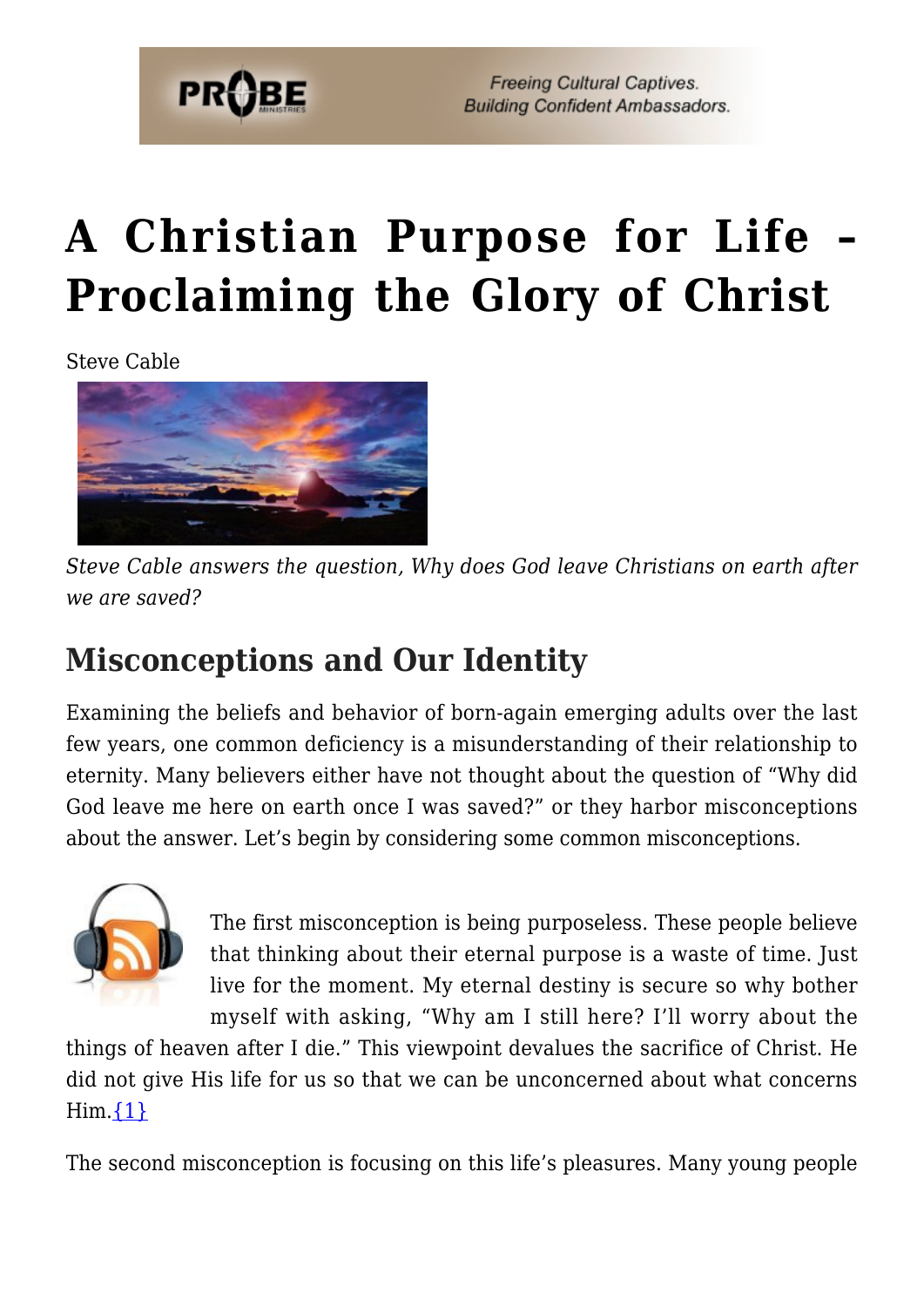

say things like "I don't want Jesus to return until after I have traveled, married, had children, gotten that promotion, etc." They assume these things are of ultimate importance in their lives. Yet, the Bible teaches us that this attitude will choke out God's fruit in our lives. As Jesus said, "[T]he worries of the world, and the deceitfulness of riches, and the desires for other things, enter in and choke the word and it becomes unfruitful." $\{2\}$ 

A third misconception is becoming prepared for heaven. Some think that God needs to get our character up to some entrance level requirement before we are ready to move on to heaven. Most people with this view are not really working hard to match their lifestyle to a biblical standard, but they figure at some point they will. However, since our righteousness is not our own, but rather that of Jesus', $\{3\}$  we don't need to get more righteous to enter heaven. In fact, when we see Him then we will be like Him. ${4}$  The fastest way to make us completely mature is to take us out of this world.

One final misconception is providing for one's family. Caring for our family is certainly part of God's desire for our lives. However, if our sole purpose is to provide for our own family and our children have the same purpose and so on, the church will be limited to us and our progeny—and no one else.

These common misconceptions as to our purpose fall under the warning Paul gave us in Philippians,

For many walk, of whom I often told you, . . . that they are enemies of the cross of Christ, . . . whose god is their appetite, and whose glory is in their shame, who set their minds on earthly things.  $\{5\}$ 

Paul goes on to explain, "For our citizenship is in heaven, from which also we eagerly wait for a Savior, the Lord Jesus Christ *. . .*["{6}](#page-8-0)

We are to live our lives constantly aware of our heavenly citizenship, eagerly awaiting the return of our Lord. In this article, we examine the book of 1 Peter to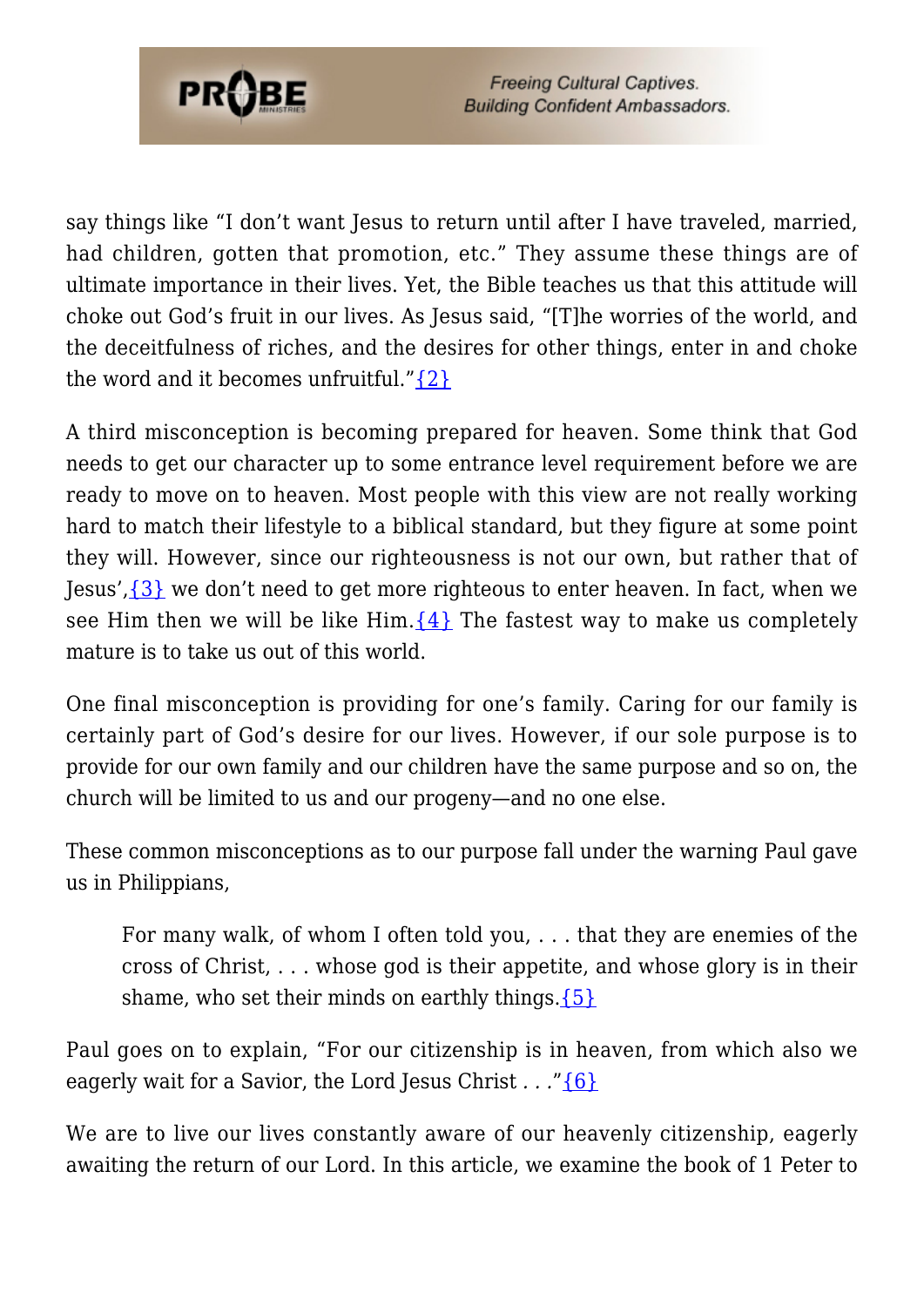

see what Peter has to say about our purpose in life and how we are to live it out.

# **Called to a Critical Mission**

Peter begins the book of 1 Peter by reminding us what Christ has done for us. Let's read the first few verses of this amazing letter.

According to his great mercy, [God] has caused us to be born again to a living hope through the resurrection of Jesus Christ from the dead, to an inheritance that is imperishable, undefiled, and unfading, kept in heaven for you, who by God's power are being guarded through faith for a salvation ready to be revealed in the last time.

Through the resurrection of Jesus we are born again and are looking forward to an eternal inheritance kept in heaven for us to be revealed in the last time. What a wonderful truth helping us to realize that we are already living in eternity as we wait for our inheritance to be revealed. In the meantime, we are living on this earth in a temporary "earthsuit" called to fulfill God's purpose for our lives.

In the remainder of his letter to the churches, Peter addresses what we are to do while we are living on this earth. He first tells us that we are likely to encounter trials and suffering in this world. Then, beginning with verse 13 of chapter 1, Peter conveys to us the importance of our mission, giving us instructions we would expect a military commander to give before sending his team out on a dangerous and critical mission. He tells us to:

*Prepare our minds for action —* we are to be action oriented, not passively waiting for our life to pass by.

*Be alert and focused on the mission* — we are to keep our minds focused on God's purpose for our life on this earth.

*Keep a long term perspective* — don't be deceived into putting your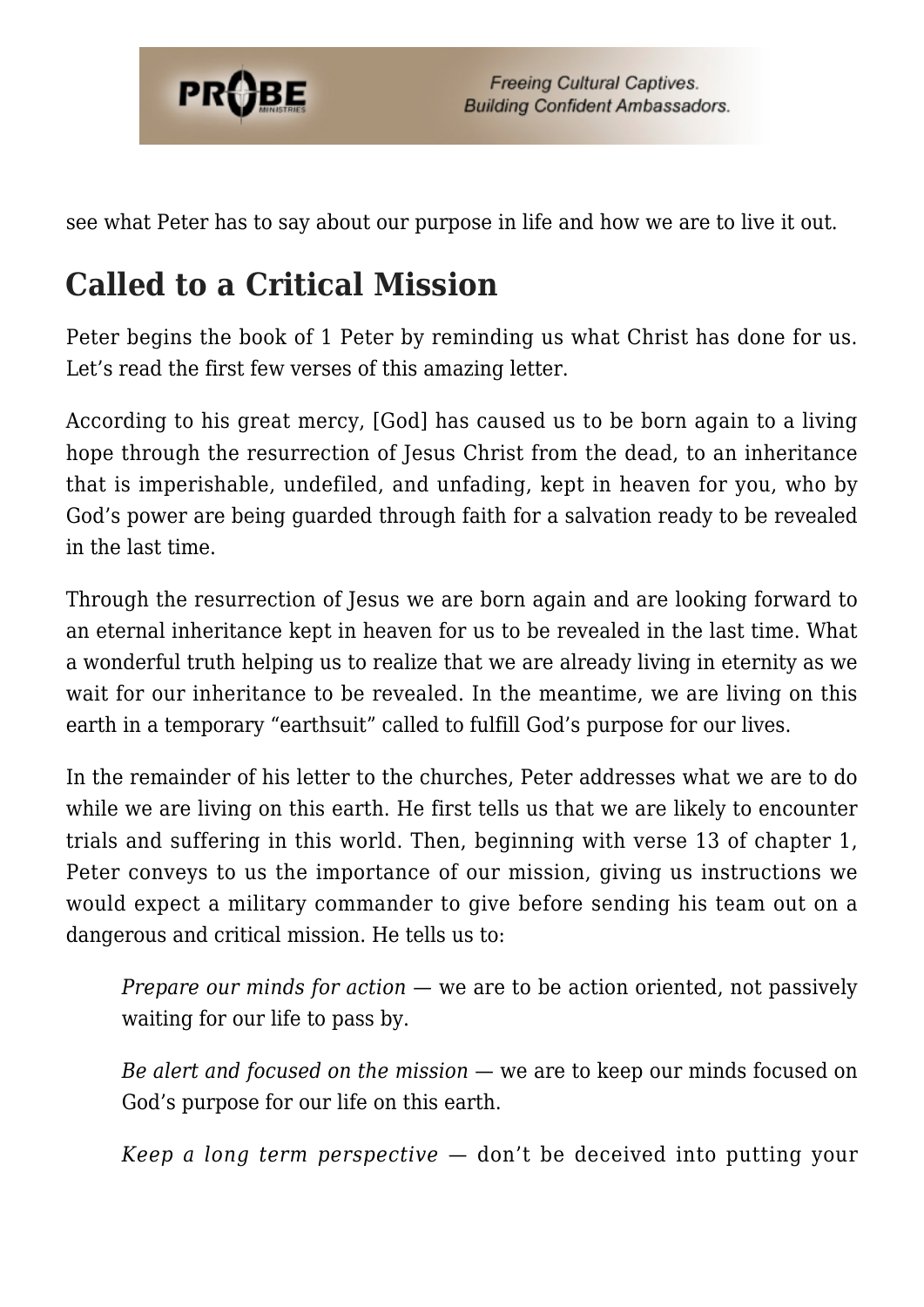

thoughts and your hope on the temporary temptations of the world, and

*Realize God has entrusted you with the priceless resource of time* — Peter tells us that we are to conduct ourselves in the fear of the Lord while we are on this earth.

In the latter parts of chapter 1, Peter reminds us that we have been redeemed at a very high cost, the precious blood of Jesus Christ, the eternal Son of God. We owe a tremendous debt which motivates us to desire to faithfully carry out our mission on this earth.

The calls to action listed above must be accompanied by two critical components to be effective in this life. Specifically, Peter calls on us to purify our hearts not conforming to our former lusts and to love other believers not only as a friend, but also with sacrificial love by which Jesus loves you. The actions listed above are not our purpose on this earth, but rather activities we need to address if we are fulfill our purpose.

### **Our Purpose: To Proclaim His Excellencies**

Why does God leaves us on this earth after we are saved? In the second chapter of his letter, Peter begins by reminding us that we are living stones, part of the holy building God is building on the cornerstone Jesus Christ. This building made up of the lives of Christians is to be a beacon proclaiming the glory of God and the good news of redemption in Jesus.

In verses 9 and 10 of Chapter 2, Paul clearly states the purpose of our lives and of the church when he writes:

But you are a chosen race, a royal priesthood, a holy nation, a people for God's own possession, so that you may proclaim the excellencies of Him who has called you out of darkness into His marvelous light; for you once were not a people, but now you are the people of God; you had not received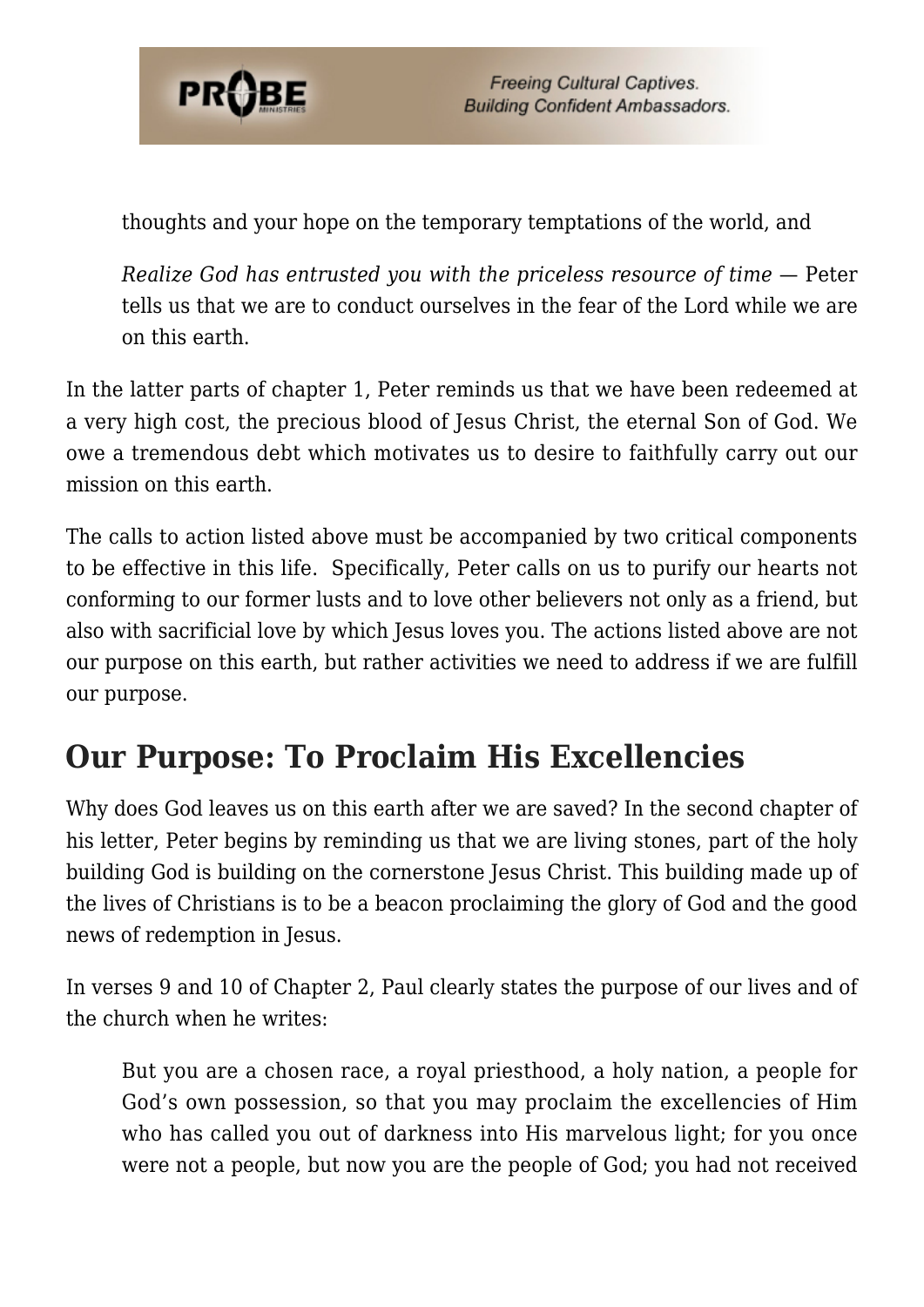

mercy, but now you have received mercy.

We are a special people on this earth, God's own people. Peter uses the terms used by Yahweh of the Israelites in the wilderness where God told them through Moses,

Now then, if you will indeed obey My voice and keep My covenant, then you shall be My own possession among all the peoples, for all the earth is Mine; and you shall be to Me a kingdom of priests and a holy nation. $\{7\}$ 

The Israelites discovered that they could not obey His voice or keep His covenant even when ruled by kings who desired to serve the Lord. Jesus Christ had to "become sin on our behalf, so that we might become the righteousness of God through Him." $\{8\}$  In Jesus' righteousness, we now become the special people of God given His purposes to accomplish on this earth.

We are left here so that we may proclaim His excellencies. We are to proclaim more than just the general attributes of our Creator. We are to let people know that our Creator is prepared to deliver them out of darkness and let them live in His marvelous light. God has entrusted us with His glory, His light. We have the privilege of proclaiming His glory and offering His grace. At a basic level, we proclaim His excellencies by obeying His commands to proclaim Christ, make disciples, and be available for God to use us on this earth.

If we are to proclaim the glories of Christ and the gospel of redemption to eternal life, how are we to accomplish this wonderful goal?

# **Fulfilling Our Purpose Through Excellent Behavior and Right Relationships**

In this article we have been looking at the question, "What purpose does God have for my life as a Christian here on planet Earth?" We have seen that God leaves us here primarily for the purpose of bringing others into His kingdom. As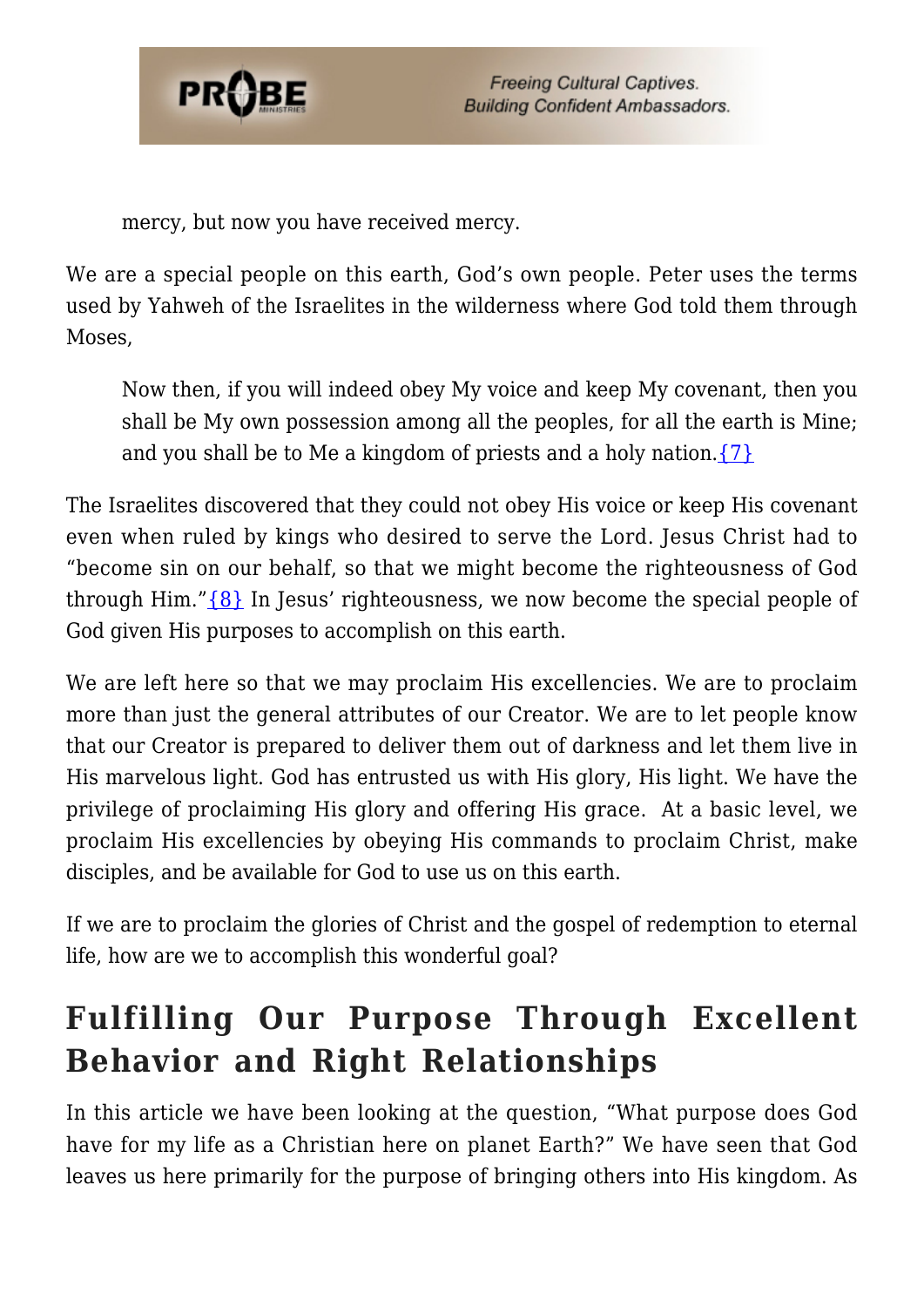

Paul said, "For me to live is Christ and to die is gain . . . if I am to remain on in the flesh if will mean fruitful labor for me." [{9}](#page-8-0) In his letter to the Colossians, Paul stated, "We proclaim [Christ] by instructing and teaching all people with all wisdom so that we may present every person mature in Christ." $\{10\}$  The apostle Peter put it this way, *"*[You are] a people of his own, so that you may proclaim the virtues of the one who called you out of darkness into his marvelous light." $\{11\}$ 

If we are to proclaim Christ in this world, the next obvious question is, how are we to do this? Is the best approach to rent a large electronic bull horn and drive the streets preaching the good news? Or in today's world perhaps we can start a Facebook page or send out a tweet with John 3:16? These techniques may be appropriate in some circumstances, but that is not where the apostle Peter says we should begin.

Peter follows his statement that we are called to proclaim Christ with this interesting instruction:

Beloved, I urge you as aliens and strangers to abstain from fleshly lusts which wage war against the soul. Keep your behavior excellent among the Gentiles, so that in the thing in which they slander you as evildoers, they may because of your good deeds, as they observe them, glorify God in the day of visitation.  $\{12\}$ 

Instead of following this primary purpose with instructions on how to best verbalize our faith, he first focuses on how we live out our faith. He clearly points out that our behavior if kept excellent in purity and good deeds will attract the attention of non-Christians, of evil doers, causing them to consider the work of Christ in this world. We see that the reason God calls us to excellent behavior is not so that we will be good enough to get into His heaven, but rather to convict others of their need for a savior.

Peter continues to address ways in which we should proclaim Christ in the remainder of the second chapter. He points out that having godly relationships is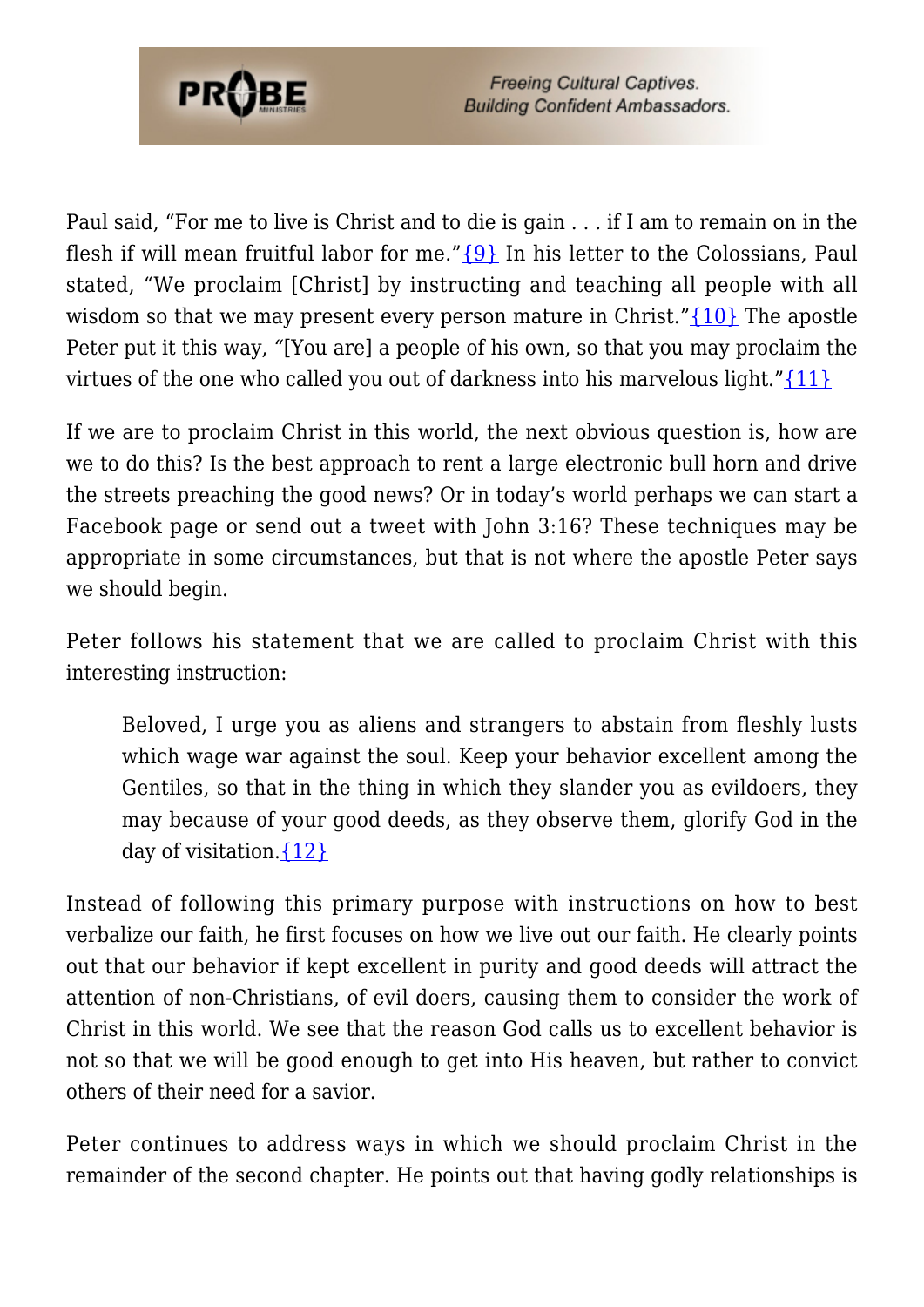

an important way of proclaiming Christ. What types of relationships does Peter address? He specifically calls out our relationships with unbelievers, government authorities, our bosses, our co-workers, husbands and wives, other believers and the elders He has placed over us.

Relationships are the biggest part of life. As people observe your relationships, they can see that they are different because you offer supernatural love, and your eternal perspective allows you to approach them with a servant's heart. As Christians, our relationships are not about getting what we deserve, but rather about giving to others the same way Jesus has given to us.

# **Fulfilling Your Purpose Through Your Testimony and Your Prayers**

Above we have seen that our post-salvation purpose of life on earth is to proclaim the excellencies of Jesus Christ through the gospel. We also looked at the first two ways that we should use to proclaim Christ in this world. The first way is through excellent behavior lived out before an unbelieving world. The second is through living out right relationships with those with whom we deal in this world. As you can see, these first two ways that Peter addresses do not require us to explain our faith in Jesus Christ. Rather, they draw unbeliever's attention to our lives, building up questions in their minds.

For example, in 1 Peter 2:18-19, Peter tells us,

Servants, be submissive to your masters with all respect, not only to those who are good and gentle, but also to those who are unreasonable. For this finds favor, if for the sake of conscience toward God a person bears up under sorrows when suffering unjustly.

Having a good attitude toward our boss even in those times when they are unreasonable finds favor with God and testifies to others of our different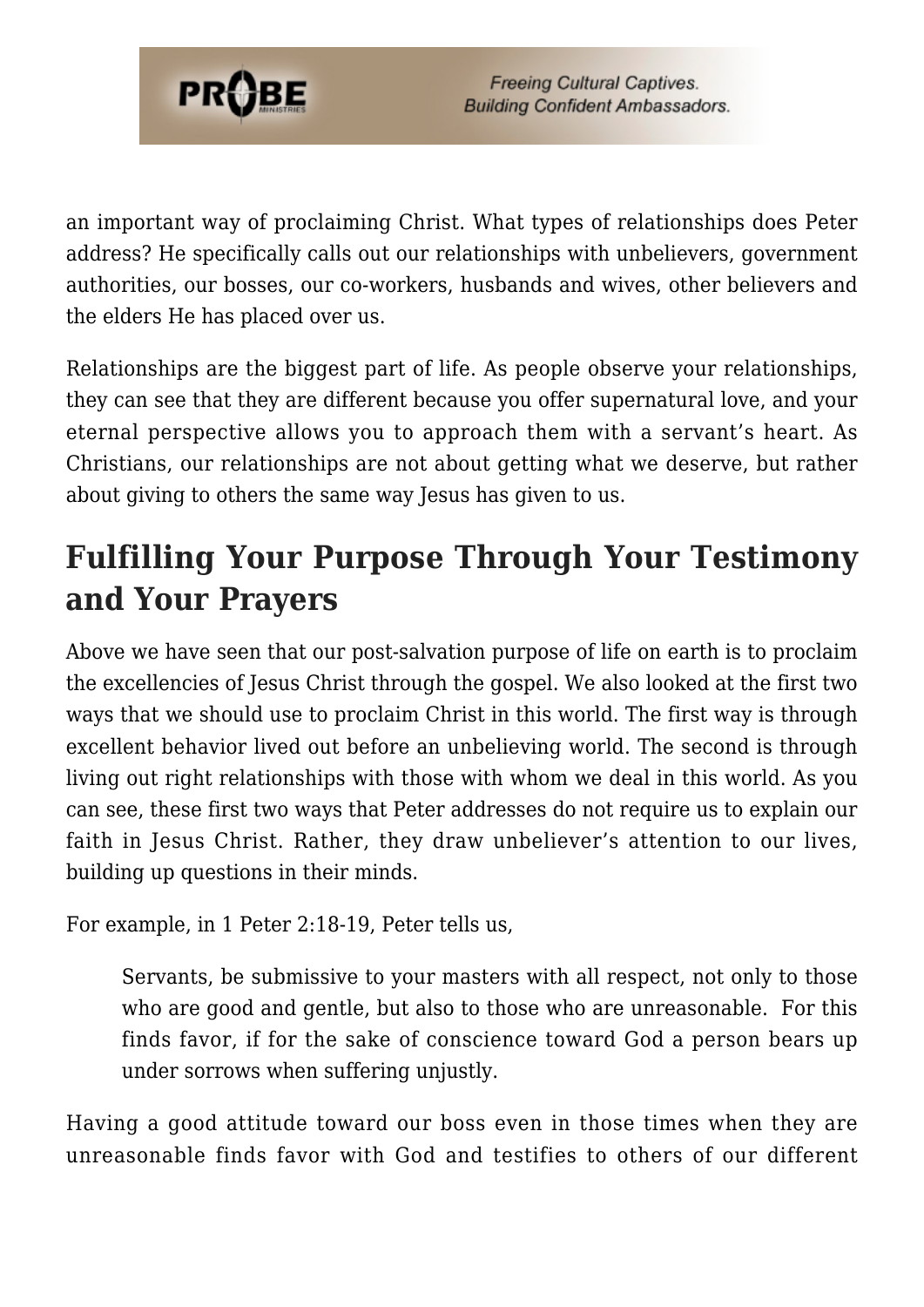

perspective.

After dealing with a comprehensive list of life relationships, from the government to our husbands and wives, Peter brings up our spoken testimony as well. In 3:15, he says:

Sanctify Christ as Lord in your hearts, always being ready to make a defense to everyone who asks you to give an account for the hope that is in you, yet with gentleness and reverence; and keep a good conscience so that in the thing in which you are slandered, those who revile your good behavior in Christ will be put to shame.

Not only are we to live our lives in ways that proclaim the glories of our Savior, we are to be prepared to give an account for the hope that is in us. We know from the first chapter of 1 Peter that the hope that is in us is the hope that comes from being born again and knowing that we have obtained an eternal inheritance reserved for us in heaven. We need to be prepared to share with others that through faith in the resurrection of Jesus Christ they too can share in this same hope that drives our lives. The phrase in the verse, to make a defense, is a translation of the Greek world *apologia* from which we obtain our English word "apologetics."

It is important to note the context in which this call to apologetics is placed. First, it is to be done with gentleness and reverence, not with arrogance and selfrighteousness. The object is not to demonstrate you are right, but rather to help the questioner come to grips with the truth of grace through the death and resurrection of Jesus Christ. Second, Peter reiterates his instruction found in 2:12, reminding us that we are to focus on living sanctified lives so that even those who slander us know in their hearts of our good behavior in Christ.

Finally, in 1 Peter 4:7, we are called to be "of sound judgment and sober spirit for the purpose of prayer." If we are to be effective in proclaiming Christ in this world we must be consistently praying about the people and the obstacles we